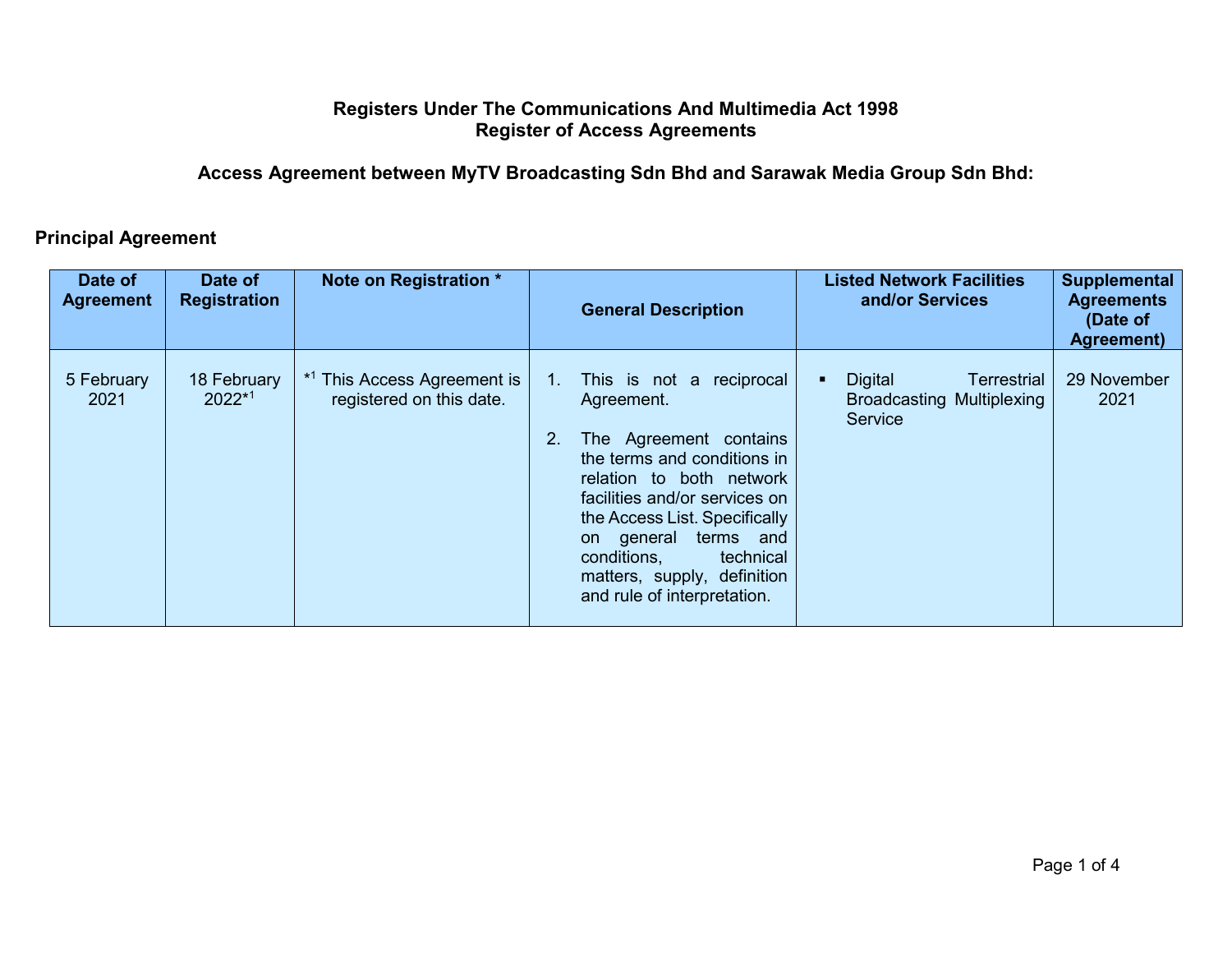## **Supplemental Agreement**

| No. | Date of<br><b>Supplemental</b><br><b>Agreement</b> | Date of<br><b>Registration</b> | <b>Note on Registration</b>                                                | <b>General Description</b>                                                                                                                                                                                                                                                                                                                                                                                                                                                                                                                                                                                                                                                                                | <b>Listed Network Facilities</b><br>and/or Services                                    |
|-----|----------------------------------------------------|--------------------------------|----------------------------------------------------------------------------|-----------------------------------------------------------------------------------------------------------------------------------------------------------------------------------------------------------------------------------------------------------------------------------------------------------------------------------------------------------------------------------------------------------------------------------------------------------------------------------------------------------------------------------------------------------------------------------------------------------------------------------------------------------------------------------------------------------|----------------------------------------------------------------------------------------|
| 1.  | 29 November<br>2021                                | 18 February<br>2022*1          | This Supplemental<br>Agreement<br><b>is</b><br>registered on this<br>date. | 1. This<br>Supplemental<br>Agreement amends<br>the<br>terms and conditions in the<br>principal<br>Access<br>Agreement<br>to<br>be<br>consistent<br>with<br>the<br>Commission<br>Determination<br>the<br><b>on</b><br>Mandatory Standard<br>on<br>Access, Determination No.<br>3 of 2016 as follows:<br>i. To include MSA subsection<br>$5.3.7(e)$ into the SA;<br>ii. To delete Condition 3.5.1 (i)<br>at page 16 in the SA;<br>iii. To delete Condition 3.5.1<br>(k) at page 17 from the SA<br>and replace it with MSA<br>subsection 5.4.11 (a);<br>Condition<br>iv. To<br>amend<br>3.6.1(d)<br>at page 18 to<br>reflect<br>the<br>timeframe<br>in l<br>subsection<br>specified<br>5.4.10(c) of the MSA; | <b>Terrestrial</b><br><b>Digital</b><br><b>Broadcasting</b><br>Multiplexing<br>Service |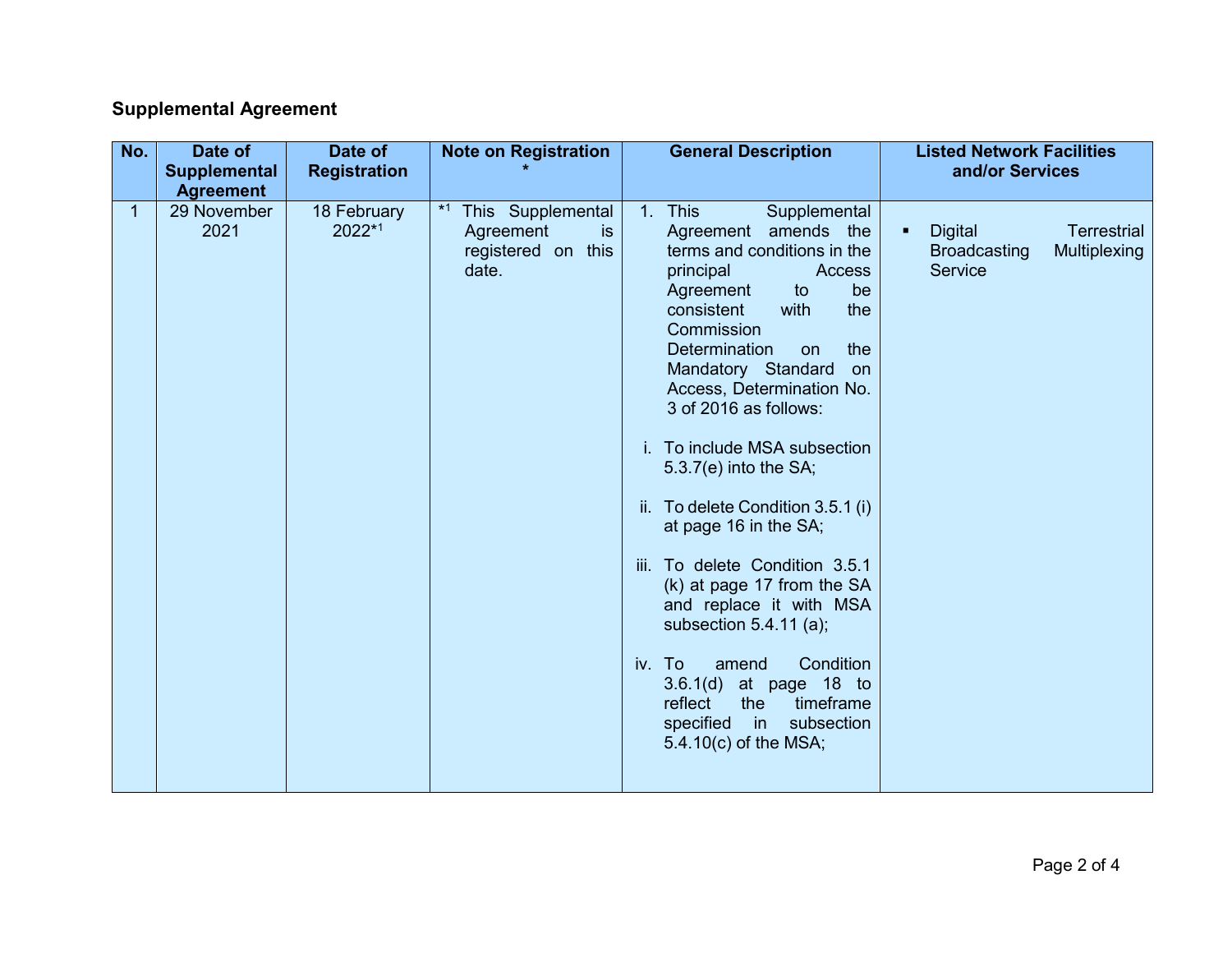| No. | Date of             | Date of             | <b>Note on Registration</b> | <b>General Description</b>                                  | <b>Listed Network Facilities</b> |
|-----|---------------------|---------------------|-----------------------------|-------------------------------------------------------------|----------------------------------|
|     | <b>Supplemental</b> | <b>Registration</b> |                             |                                                             | and/or Services                  |
|     | <b>Agreement</b>    |                     |                             |                                                             |                                  |
|     |                     |                     |                             | v. To amend Condition 2.7(b)                                |                                  |
|     |                     |                     |                             | at page 56 to reflect the                                   |                                  |
|     |                     |                     |                             | timeframe specified<br><i>in</i><br>subsection 5.7.7 of the |                                  |
|     |                     |                     |                             | MSA;                                                        |                                  |
|     |                     |                     |                             |                                                             |                                  |
|     |                     |                     |                             | vi. To amend Condition 1.2 at                               |                                  |
|     |                     |                     |                             | page 62 to reflect the                                      |                                  |
|     |                     |                     |                             | timeline specified in MSA                                   |                                  |
|     |                     |                     |                             | subsection $5.9.1(a)$ ;                                     |                                  |
|     |                     |                     |                             | Condition<br>amend<br>vii. To                               |                                  |
|     |                     |                     |                             | $5.3.2(a)$ at page 23 to                                    |                                  |
|     |                     |                     |                             | reflect MSA subsection                                      |                                  |
|     |                     |                     |                             | 5.16.7(a);                                                  |                                  |
|     |                     |                     |                             | viii. To remove the phrase                                  |                                  |
|     |                     |                     |                             | "subject to approval by                                     |                                  |
|     |                     |                     |                             | Commission" at Condition                                    |                                  |
|     |                     |                     |                             | 2.26, page $61$ in the SA;                                  |                                  |
|     |                     |                     |                             |                                                             |                                  |
|     |                     |                     |                             | ix. To amend the<br>period<br>specified in Condition 9.5.7, |                                  |
|     |                     |                     |                             | page 36 to 1 month in the                                   |                                  |
|     |                     |                     |                             | SA as reflected in Condition                                |                                  |
|     |                     |                     |                             | 7.8, Chapter 7 Billing                                      |                                  |
|     |                     |                     |                             | Dispute Resolution of the                                   |                                  |
|     |                     |                     |                             | MSA; and                                                    |                                  |
|     |                     |                     |                             | x. To amend typographical                                   |                                  |
|     |                     |                     |                             | error in Condition 8.10(b) at                               |                                  |
|     |                     |                     |                             | page 31 where "Condition                                    |                                  |